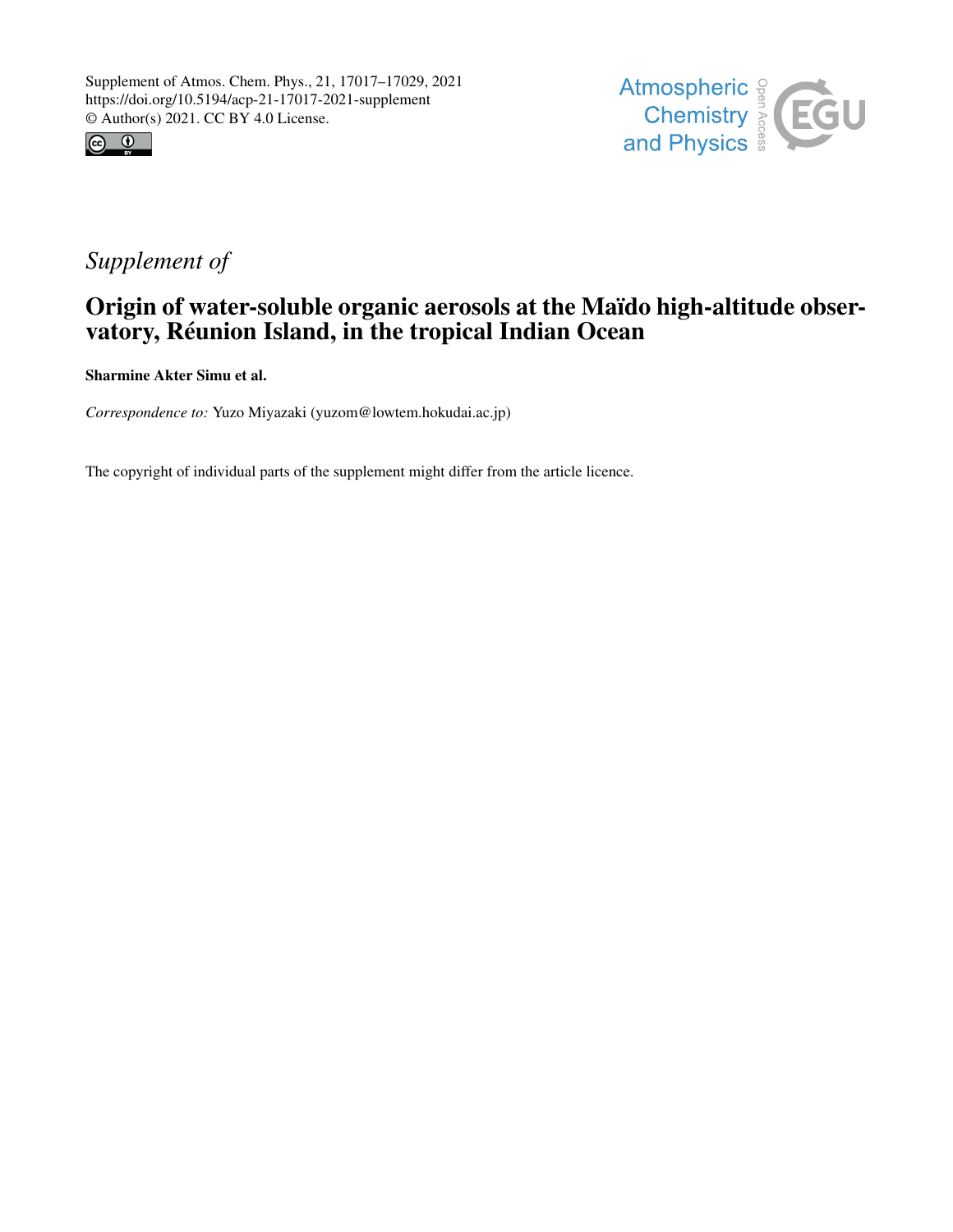

**Figure S1.** Time series of the water vapor mixing ratios under the (a) MBL and (b) FT conditions.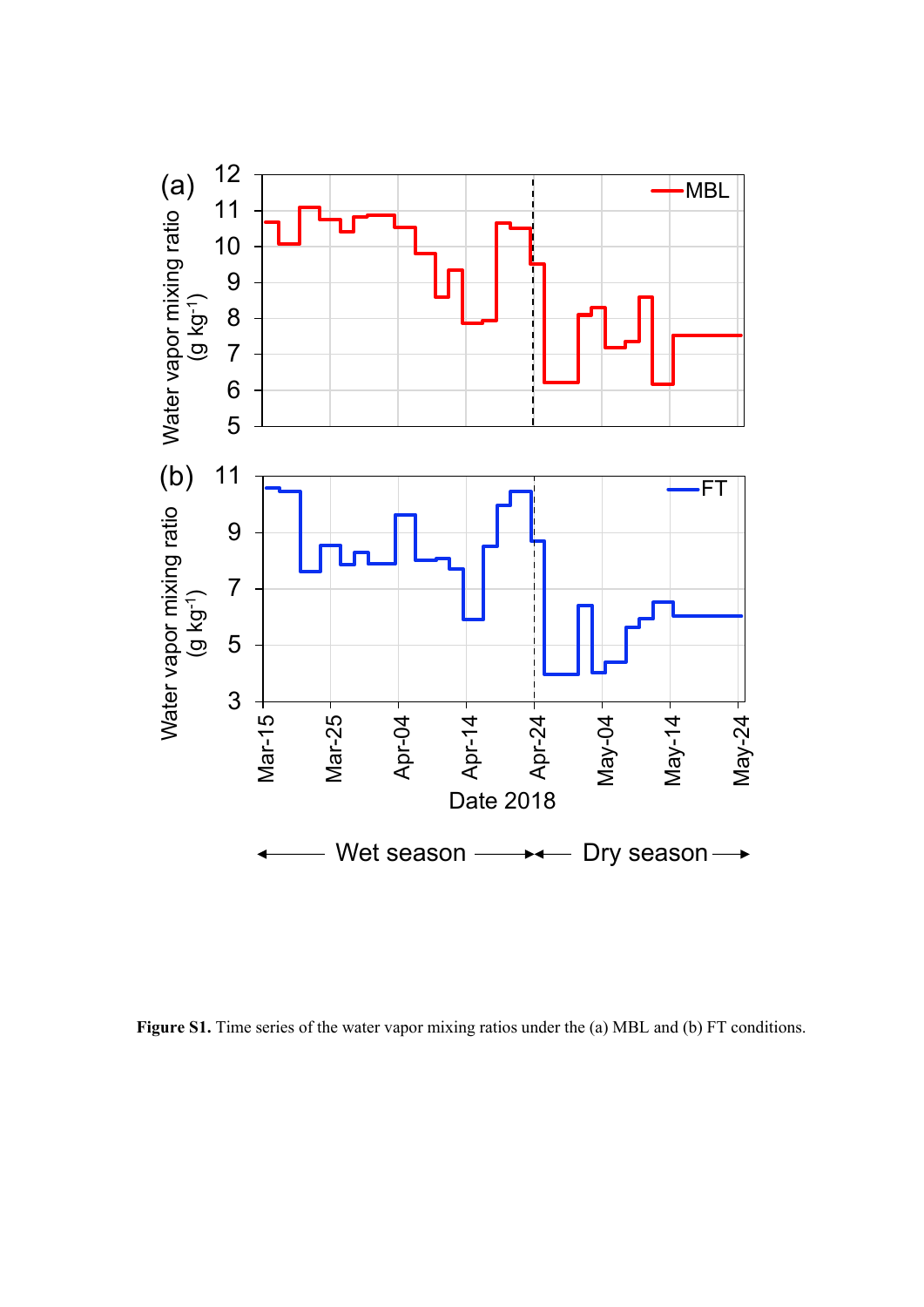**Table S1**. Numbers of factors obtained for PMF solutions along with Q-values (i.e., values reached by the objective function which is minimized by the model), scaled residuals, and squared correlation coefficients (r<sup>2</sup>) for WSOC. Based on Q values, distributions of scaled residuals, and  $r^2$  as well as physical sense of source profiles and contributions, 6 factors were the most appropriate number of factors corresponding to meaningful sources in this study.

| Total<br>number of<br>factors | Q (Robust) | $Q$ (True) | $Q$ (True) / $Q$ (Robust) | Scaled residuals<br>beyond 3 standard<br>deviations for WSOC                               | $r^2$ for WSOC |
|-------------------------------|------------|------------|---------------------------|--------------------------------------------------------------------------------------------|----------------|
| 4                             | 36826      | 2766324    | 75.1                      | $-4.75, -3.83, -3.28,$<br>3.02, 3.29, 3.55,<br>3.80, 4.18, 4.47, 4.65,<br>6.43, 7.66, 7.95 | 0.58           |
| 5                             | 27261      | 2033453    | 74.6                      | $-3.48, -3.28, 3.27,$<br>3.45, 3.73, 4.45, 6.54                                            | 0.78           |
| 6                             | 18171      | 766656     | 42.2                      | 3.15, 3.44, 3.90                                                                           | 0.86           |
| 7                             | 10113      | 107990     | 10.7                      | $-3.35, -3.13, 3.13,$<br>3.59                                                              | 0.86           |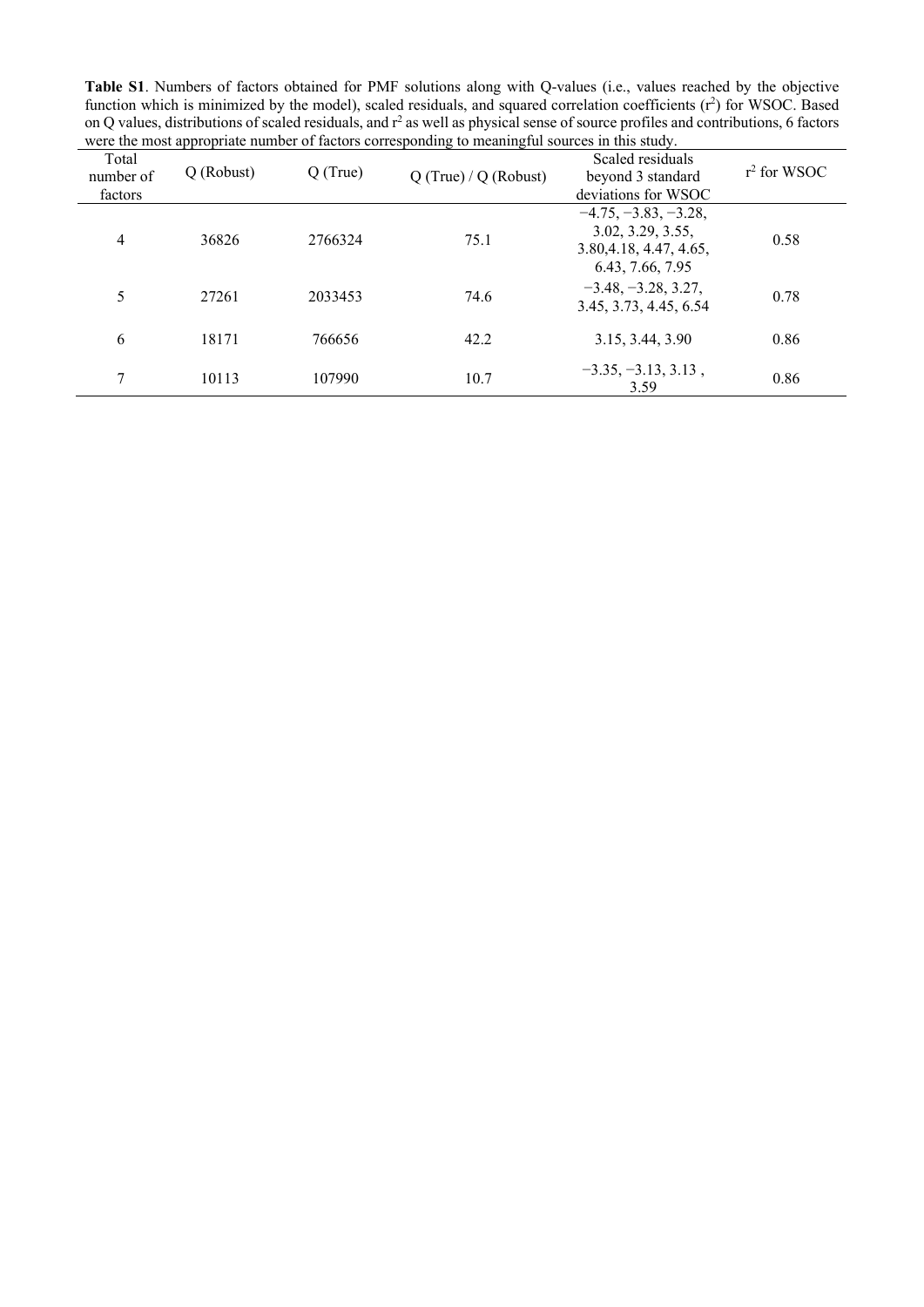| Sample ID  | Start Date&Time End Date&Time |                                 | <b>WSOC</b>   | $\delta^{13}C_{\rm WSOC}$ | Sulfate        | $Na+$         | $Br^-$        | <b>MSA</b>           | 2-Methyltetrol | 3-MBTCA        | Pinic acid     | Pinonic acid   |
|------------|-------------------------------|---------------------------------|---------------|---------------------------|----------------|---------------|---------------|----------------------|----------------|----------------|----------------|----------------|
|            | (LT)                          | (LT)                            | $(ngCm^{-3})$ | $(\%0)$                   | $(ng\,m^{-3})$ | $(ng m^{-3})$ | $(ng m^{-3})$ | $(\text{ng m}^{-3})$ | $(ng\,m^{-3})$ | $(ng\,m^{-3})$ | $(ng\,m^{-3})$ | $(ng\,m^{-3})$ |
| $MD-DY-02$ |                               | 2018/3/15 10:56 2018/3/17 13:30 | 96            | $-23.4$                   | 62             | <b>LOD</b>    | LOD           | 2.4                  | 0.61           | 0.02           | 0.03           | <b>LOD</b>     |
| $MD-DY-03$ | 2018/3/17 13:42               | 2018/3/20 12:00                 | 496           | $-21.5$                   | 1405           | 649           | 0.9           | 17.7                 | 1.31           | 0.28           | 0.60           | 0.15           |
| $MD-DY-04$ | 2018/3/20 12:15               | 2018/3/23 6:00                  | 562           | $-23.0$                   | 917            | 11            | 1.2           | 13.9                 | 3.56           | 1.63           | 0.40           | 0.57           |
| $MD-DY-05$ | 2018/3/23 6:05                | 2018/3/26 5:54                  | 417           | $-23.9$                   | 849            |               | 1.1           | 11.5                 | 4.63           | 0.78           | 0.45           | 0.37           |
| $MD-DY-06$ | 2018/3/26 6:04                | 2018/3/28 6:46                  | 371           | $-23.0$                   | 572            |               | 1.3           | 9.4                  | 0.04           | 0.42           | 0.10           | 0.26           |
| $MD-DY-07$ | 2018/328 6:57                 | 2018/3/30 6:35                  | 284           | $-22.8$                   | 523            | <b>LOD</b>    | 0.9           | 7.0                  | 2.83           | 0.36           | 0.13           | 0.25           |
| $MD-DY-08$ | 2018/3/30 7:03                | 2018/4/3 6:30                   | 391           | $-23.9$                   | 415            | 8             | 0.9           | 9.6                  | 13.49          | 0.28           | 0.16           | 0.22           |
| $MD-DY-09$ | 2018/4/3 6:59                 | 2018/4/6 6:00                   | 165           | $-21.8$                   | 247            |               | 0.3           | 2.7                  | 2.52           | 0.10           | <b>LOD</b>     | 0.11           |
| $MD-DY-10$ | 2018/4/6 6:15                 | 2018/4/9 5:52                   | 204           | $-23.3$                   | 223            |               | 0.6           | 6.0                  | LOD            | <b>LOD</b>     | <b>LOD</b>     | <b>LOD</b>     |
| $MD-DY-12$ | 2018/4/9 6:11                 | 2018/4/11 6:21                  | 250           | $-22.3$                   | 431            |               | 0.7           | 6.7                  | 2.77           | 0.43           | 0.09           | 0.26           |
| $MD-DY-13$ | 2018/4/11 6:32                | 2018/4/13 7:27                  | 479           | $-21.9$                   | 526            | 13            | 0.9           | 14.0                 | 1.46           | 0.29           | <b>LOD</b>     | 0.22           |
| $MD-DY-15$ | 2018/4/13 8:05                | 2018/4/16 6:05                  | 271           | $-23.3$                   | 709            | 13            | 0.7           | 9.1                  | 2.97           | 0.36           | 0.08           | 0.21           |
| $MD-DY-16$ | 2018/4/16 6:13                | 2018/4/18 3:58                  | 424           | $-23.9$                   | 745            | 6             | 0.7           | 11.4                 | 1.24           | 0.52           | 0.17           | 0.43           |
| $MD-DY-17$ | 2018/4/18 4:11                | 2018/4/20 8:40                  | 215           | $-25.1$                   | 212            |               | 0.3           | 5.5                  | 4.83           | 0.09           | <b>LOD</b>     | 0.07           |
| $MD-DY-18$ | 2018/4/20 8:48                | 2018/4/23 6:06                  | 154           | $-24.5$                   | 274            | 6             | 0.3           | 4.7                  | 4.23           | 0.08           | 0.04           | 0.12           |
| $MD-DY-19$ | 2018/4/23 6:20                | 2018/4/25 6:10                  | 102           | $-24.0$                   | 67             | <b>LOD</b>    | LOD           | 2.7                  | 1.16           | 0.03           | 0.07           | 0.11           |
| $MD-DY-20$ | 2018/4/25 6:20                | 2018/4/30 5:24                  | 302           | $-24.7$                   | 11888          | 91            | 0.6           | 9.6                  | LOD            | <b>LOD</b>     | <b>LOD</b>     | <b>LOD</b>     |
| $MD-DY-22$ | 2018/4/30 6:20                | 2018/5/2 8:15                   | 350           | $-24.8$                   | 33563          | 78            | LOD           | 10.8                 | 1.13           | 0.14           | 0.03           | 0.08           |
| $MD-DY-23$ | 2018/5/2 8:35                 | 2018/5/4 6:41                   | 156           | $-25.1$                   | 1552           | 32            | LOD           | 9.4                  | 0.25           | 0.12           | 0.06           | 0.06           |
| $MD-DY-24$ | 2018/5/4 7:04                 | 2018/5/7 10:34                  | 352           | $-24.6$                   | 1827           | 18            | 0.7           | 11.8                 | 3.19           | 0.59           | 0.07           | 0.44           |
| $MD-DY-25$ | 2018/5/7 11:16                | 2018/5/9 13:02                  | 431           | $-25.1$                   | 22251          | 22            | 0.5           | 15.0                 | 2.46           | 0.34           | 0.13           | 0.28           |
| $MD-DY-26$ | 2018/5/9 13:20                | 2018/5/11 7:15                  | 413           | $-24.9$                   | 2492           | $\mathbf Q$   | 0.5           | 13.8                 | 0.63           | 0.05           | 0.01           | 0.03           |
| $MD-DY-27$ | 2018/5/11 8:18                | 2018/5/14 6:10                  | 323           | $-22.2$                   | 648            | 8             | 0.6           | 13.8                 | 0.39           | 0.14           | <b>LOD</b>     | 0.09           |
| $MD-DY-28$ | 2018/5/14 6:15                | 2018/5/24 5:30                  | 297           | $-23.4$                   | 9340           | 11            | 0.5           | 9.0                  | 1.09           | 0.50           | 0.17           | 0.19           |

**Table S2**. The data obtained in daytime. Start and end times indicate the timing of the filter exchange.